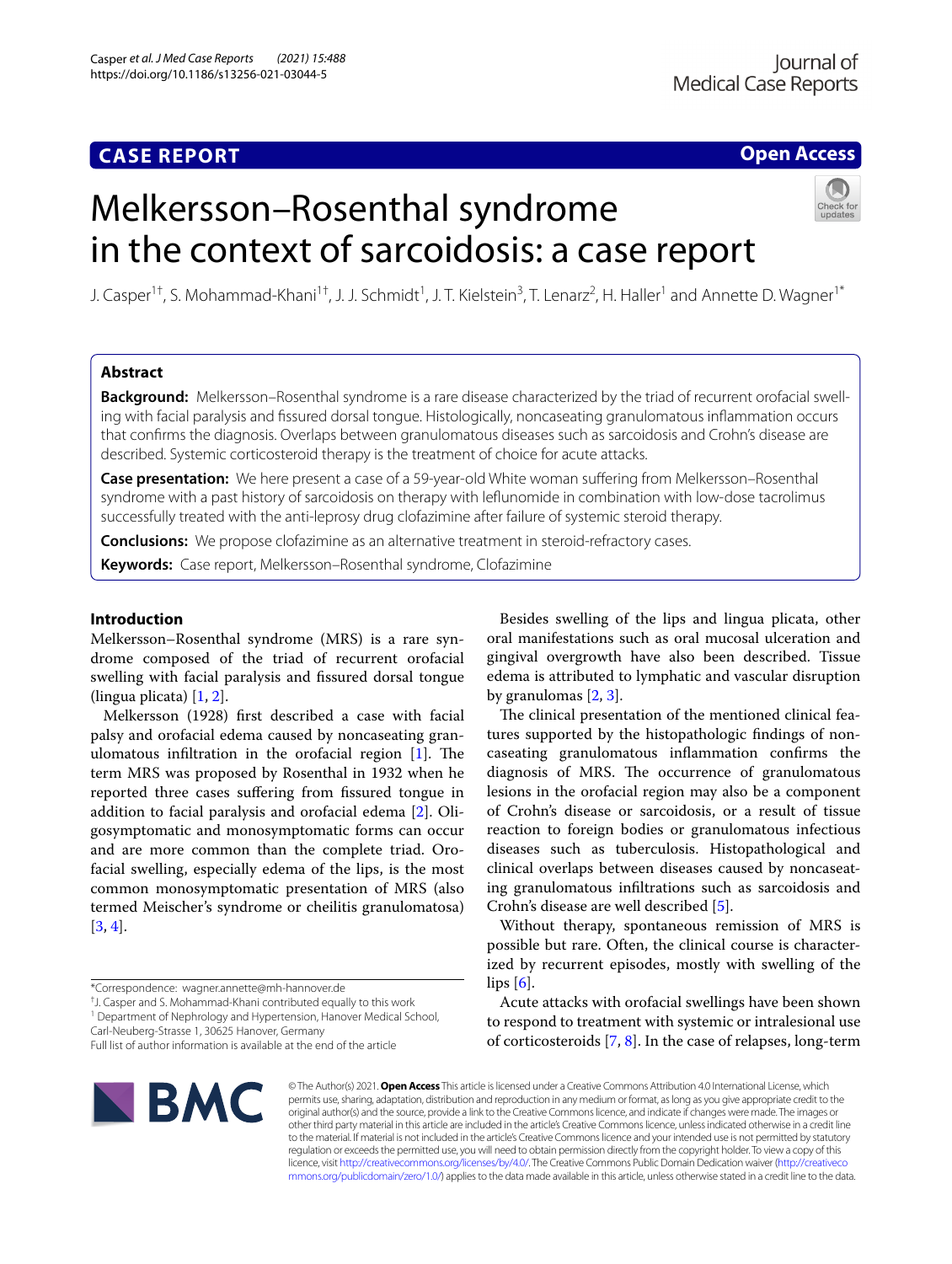use of steroids is limited due to their known side efects. Several nonsteroidal antiinfammatory agents such as clofazimine, hydroxychloroquine, or sulfasalazine are reported to be alternatives to corticosteroid regimens [\[9](#page-5-8), [10\]](#page-5-9). Therapy of MRS is difficult, and standard treatment schemes are missing.

This article presents a case of MRS associated with sarcoidosis successfully treated with clofazimine after failure of systemic steroid therapy.

## **Case presentation**

We saw a 59-year-old White female patient with a history of sarcoidosis at the outpatient department in early September 2012. On frst sight, the left side of her face was signifcantly swollen, and she had pain in the preauricular area. The condition had started a few days earlier with swelling of the lips and progressed to left-sided facial edema and unilateral painful preauricular mass.

C-reactive protein was elevated at 54 mg/l (normal concentration up to 5mg/l). Transaminases, cholestasis and retention parameters, urinalysis, and microbiological fndings were unremarkable. At this time, the patient was treated with 1 mg tacrolimus 1-0-0, 20 mg lefunomide 1-0-0, and 7.5 mg prednisolone.

For clarifcation, an inpatient admission to our tertiary center was arranged.

During the clinical examination, we saw a patient in moderate general condition and obese nutritional status with a body weight of 104.7 kg and a height of 168 cm. The patient did not show temperature elevation. Blood pressure was normal at 120/80 mmHg, and pulse rate was 80 beats/minute. On oral examination, the patient showed tender frm swelling of lips, erythematous and swollen gingiva of the upper and anterior teeth, and fssured tongue. In addition, there was generalized gingivitis, and the left side of the face was also markedly swollen and red. Furthermore, there was leftsided fascial paresis. There was no evidence of mouth sores, and odontogenic infections were ruled out. The eyes did not show any pathology. The heart rhythm was regular, the heart sounds S1/S2 were pure, and there were no heart murmurs. Examination of the lungs was without pathological fndings. Pressure pain in the area of the abdomen could not be triggered, there was no organomegaly, and bowel sounds were unremarkable. Peripheral edema was absent on both sides, and no calf pressure pain could be induced. The joints were unremarkable. The neurological examination was regular except the facial palsy.

Magnetic resonance imaging of the neck on admission showed an enlargement of the left parotid gland with enhancement of contrast medium susceptive of abscess formation. Furthermore, on magnetic resonance imaging, there was a suspicion of a necrotic melting in the left parotid gland, which was displayed with a total extension of approximately 4–5 cm in the three spatial directions. The meltings are displayed with diferent signal strengths T2-hyperintense and T1-hypointense, and showed both marginal and septal internal contrast enhancement at this time. The fndings further included the ramus mandibulae from the dorsal side and extended medially to the pterygoid muscles and laterally to the masseter muscle. The masseter muscle partially showed adjacent contrast enhancement with suspected infammatory co-reaction. The angle of the jaw showed only small lymph nodes on both sides (Fig. [1\)](#page-2-0).

After surgical excision of the abscess formation and systemic antibiotic therapy, the patient developed soft-tissue ulceration in pre- and retroauricular area (Fig. [2b](#page-3-0)). A few days later, a left-sided peripheral facial palsy developed (Fig.  $2a$  $2a$ ). The peripheral left facial palsy was due to swelling and infammation from parotitis and developed independently of surgery.

No bacteria could be isolated from several wound swabs. Immunoglobulin M (IgM) antibody titer and polymerase chain reaction (PCR) for herpes simplex virus were negative. In addition, a PCR for atypical mycobacteria was done, and again the test was negative. IgM antibody titer and PCR for herpes simplex virus were negative.

Histopathological examinations of the parotid gland revealed necrotizing tissue but also epithelioid granulomas. Malignancy could be excluded.

At that point, a systemic corticosteroid therapy with methylprednisolone 500 mg daily for 3 days was given with no signifcant improvement of the soft-tissue ulcerations. Therefore, a parotidectomy was performed. Microbiological examinations on bronchoalveolar fuid were negative for pathogenic species. Serological tests such as tuberculosis were also negative. The patient did not report intestinal problems at any time that would have suggested Crohn's disease. Hence, a colonoscopy did not seem to be justifed.

This condition appeared under an immunosuppressive therapy with lefunomide 20 mg once a day in combination with 1 mg tacrolimus daily starting due to pulmonary sarcoidosis, diagnosed 2 years earlier.

### **Past medical history**

The patient was known to have autoimmune thyroid disease with hypothyroidism prior to the diagnosis of sarcoidosis. In addition, the patient had a history of kidney stone disease and had undergone surgery on the menisci of both knee joints. The patient has an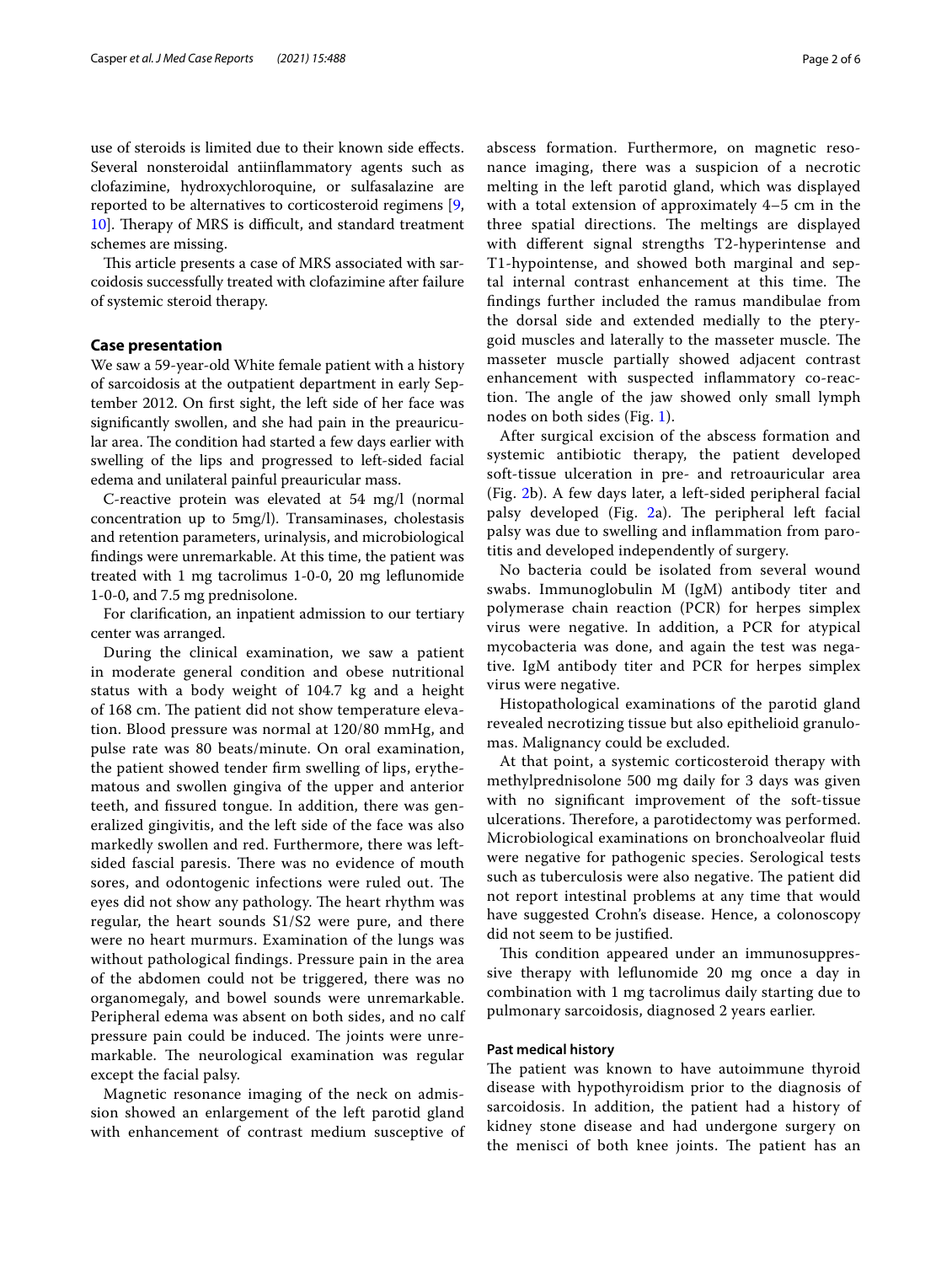

<span id="page-2-0"></span>allergy to amoxicillin, and did not have any pregnancies. She has never smoked or had signifcant alcohol consumption. There was no history of tuberculosis. The patient worked as a commercial employee and was continuously working in the office and not exposed to any noxae.

In October 2009, the patient had a severe feeling of illness with a body weight loss of 15 kg, bloody sputum, and a marked tendency to sweat. Bronchoscopy initially revealed chronic forid infammation with epitheloid-cellcontaining granulomas. Despite slightly elevated antineutrophil cytoplasmic antibody (c-ANCA), there was no evidence of granulomatosis with polyangiitis. Malignancy could also be excluded. From December 2009, the patient was treated with glucocorticoids, and as there was only partial remission in January 2010, the patient was treated with azathioprine for 4 months. Since there was insuffcient improvement while taking azathioprine, therapy was switched to methotrexate in May 2010. Methotrexate was then used for a total of 11 months. With disease activity not adequately controlled, methotrexate was discontinued in February 2011, and oral cyclophosphamide was started after four courses of cyclophosphamide pulse therapy. After oral cyclophosphamide therapy, the patient was switched to tacrolimus and lefunomide in September 2011. Recurrent gingivitis occurred from summer 2012 onward. Beside recurrent gingivitis, the patient had orofacial edema and lip swelling as well as a fissured tongue in the past. The final diagnosis based on clinical and histopathological fndings was MRS in the context of sarcoidosis.

#### **Progression under therapy**

After treatment with systemic steroids, the labial and facial swelling improved. However, the preauricular ulcerations did not respond to this treatment. At that point of time, the medication with clofazimine 100 mg per day was initiated, which was well tolerated. After 4 weeks of therapy, the tissue ulceration resolved gradually, so that 150 mg of clofazimine three times a week was given for 15 weeks (Fig. [1](#page-2-0)). After that, clofazimine treatment could be stopped. During 7 years of follow-up, there was no recurrence (Fig. [3a](#page-3-1), b).

During the course of the 4-month successful therapy with 150 mg clofazimine 1-0-0, the underlying disease was treated with rituximab. Initially, induction therapy was given with  $4 \times 375$  mg at weekly intervals followed by B-cell and immunoglobulin-controlled therapy. Starting from June 2013, rituximab has been given in combination with 15 mg methotrexate once per week.

## **Discussion**

MRS is a rare neuromucocutaneus disorder characterized by a triad of recurrent orofacial edema, peripheral facial palsy, and lingua plicata. In 2014, Troiano *et al*. described in a review article that the maxillofacial region and the salivary glands are often involved in the course of sarcoidosis  $[11]$  $[11]$ . They further state that oral sarcoidosis usually appears in patients with chronic multisystemic sarcoidosis and often presents as first manifestation [\[12](#page-5-11)]. In 1943, Poe *et al*. [\[13](#page-5-12)] reported the frst documented case of oral sarcoidosis. Since then, there have been more than 60 cases of oral sarcoidosis reported in the literature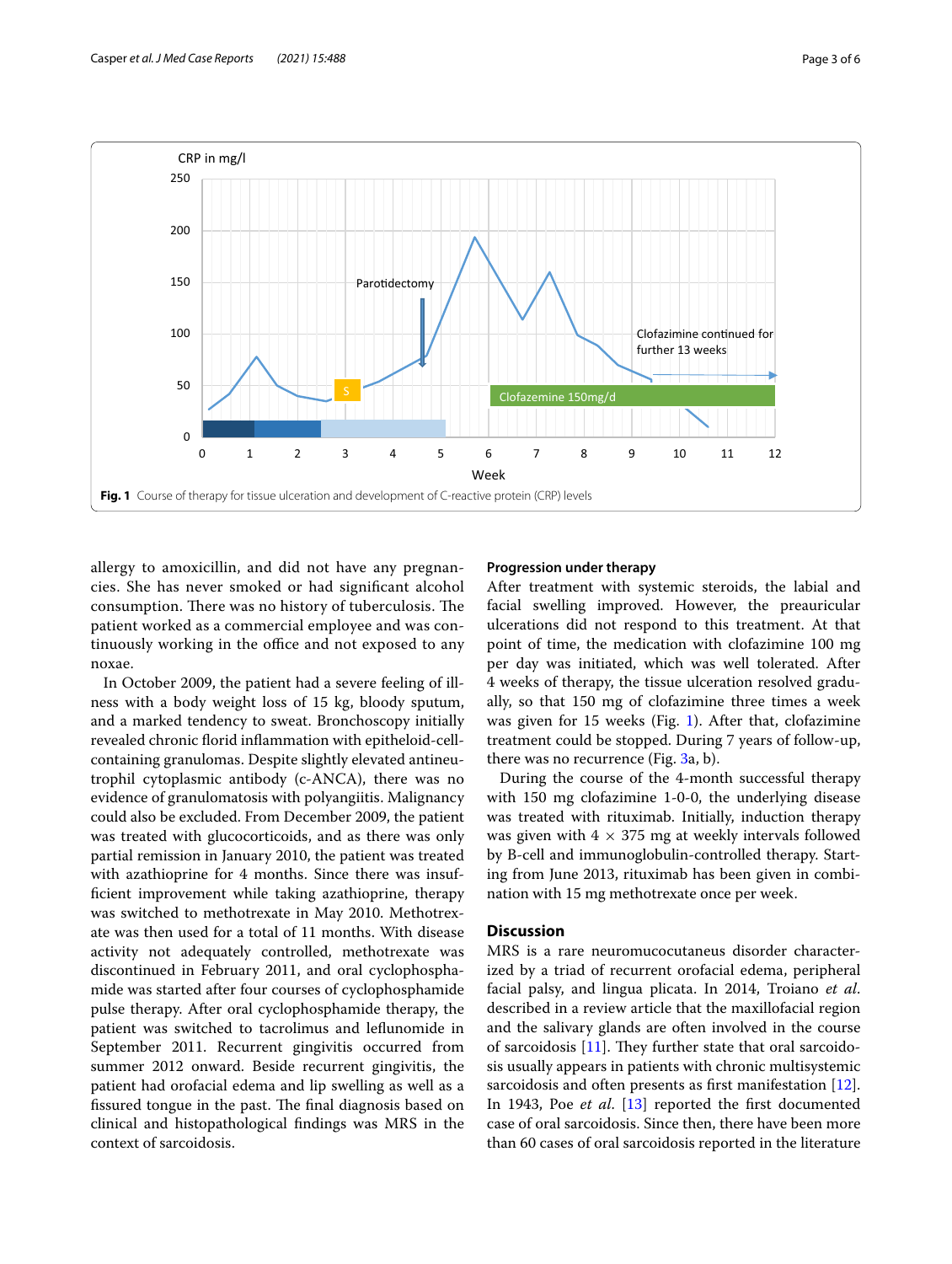

*a: Clinical features of MRS with swelling of* the lower lip, and left-sided facial paralysis.

*b* : Periauricular ulceration secondary to *unilateral parotitis of the left side.* 

<span id="page-3-0"></span>**Fig. 2 a** Clinical features of Melkersson–Rosenthal syndrome with swelling of the lower lip, and left-sided facial paralysis. **b** Periauricular ulceration secondary to unilateral parotitis of the left side



**Fig. 3 a** Picture after therapy with clofazimine. **b** Picture after therapy with clofazimine

<span id="page-3-1"></span>[[14\]](#page-5-13). In one review of 36 cases, complete triad was present in 9 (25%) patients with MRS [[4\]](#page-5-3). Histologically noncaseating granulomatous infammation is present.

Based on histomorphological similarity, LIoyd *et al*. suggested that the three conditions might have a

common background [[15\]](#page-5-14). However, the origin of this syndrome is still unknown.

Spontaneous remission of MRS is rare. Often, the clinical course is characterized by recurrent episodes, mostly with swelling of the lips [\[6](#page-5-5)].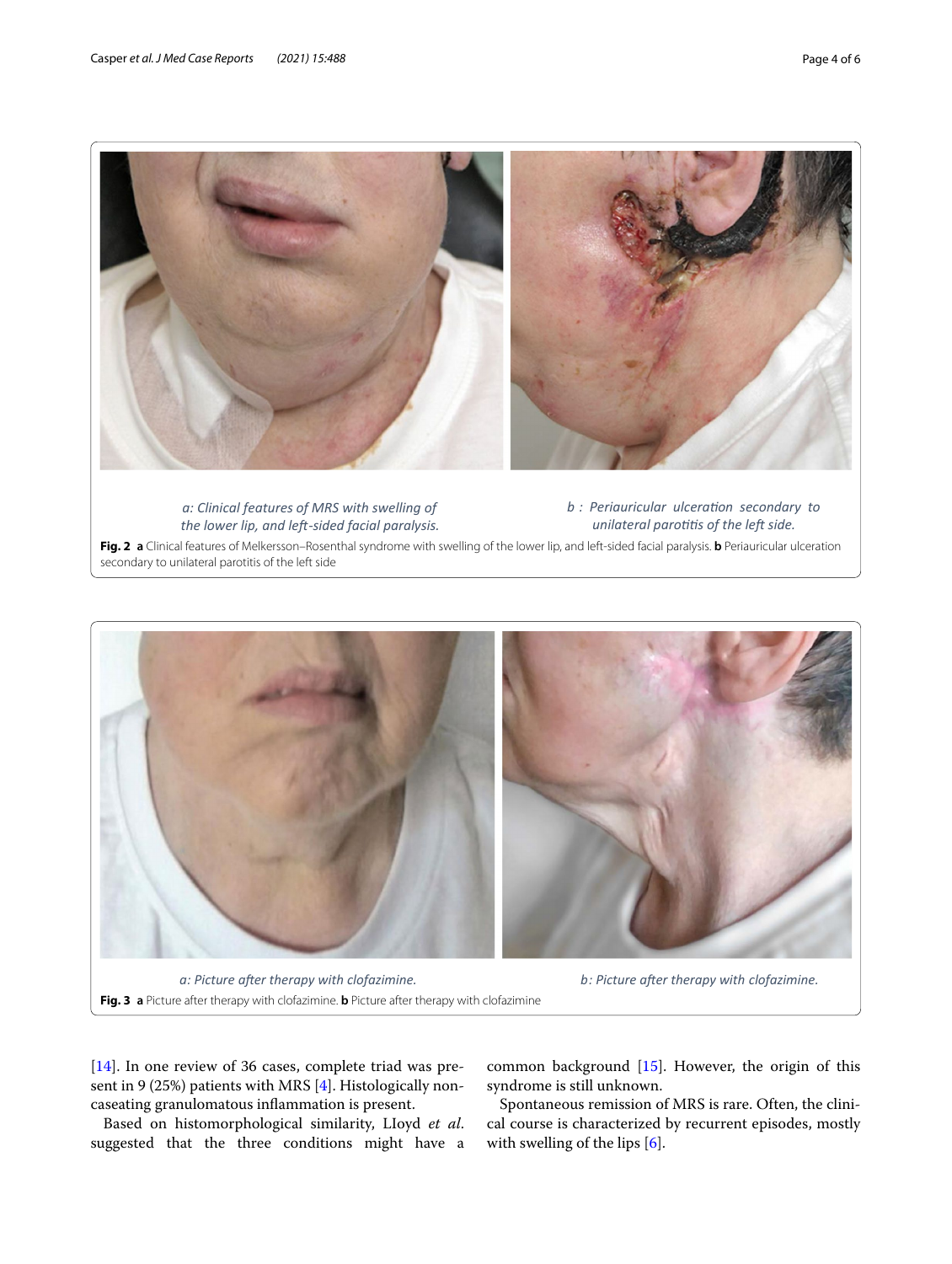Acute attacks have been shown to respond to treatment with corticosteroids as intralesional injections [\[8](#page-5-7)] or as systemic use [\[7](#page-5-6)]. Cases with moderate lip swellings can be treated with intralesional triamcinolone 0.1 % injections [\[8](#page-5-7)], whereas treatment of patients with more extensive lip or facial swellings require an initial use of systemic steroids. In the case of relapses, long-term use of steroids is limited due to their known side efects. In the literature, several cases of MRS or cheilitis granulomatosa—a monosymptomatic form of MRS—treated successfully with clofazimine have been reported. Sussman *et al*. reported complete remission in 5/10 patients and clinical improvement in 3/10 patients with MRS treated with clofazimine [\[9](#page-5-8)].

Tausch and Sonnichsen used clofazimine for therapy in 18 patients suffering from MRS. They reported a decrease in the frequency and intensity of edema in 94% of patients, but persisting improvement throughout a follow-up period of up to 3 years was seen only in 62% of patients [[16\]](#page-5-15).

Clofazimine—a prototype riminophenazine antibiotic—has been recommended as a component of the World Health Organization (WHO) triple drug therapy of leprosy since 1962 [\[17](#page-5-16)].

*In vitro* studies on the selectivity of clofazimine for Gram-positive bacteria, including mycobacteria, proposed a mechanism of antimicrobial activity caused by disruption of membrane structure and function [\[18\]](#page-5-17).

In addition to the antimicrobial efect, also antiinfammatory, immunosuppressive activity has been shown when clofazimine was applied in animal model. It has been demonstrated to cause signifcant suppression of the mitogen- and antigen-driven proliferative responses of isolated T lymphocytes *in vitro* [\[19](#page-5-18), [20](#page-5-19)].

Side efects of clofazimine are generally mild and dose related [\[21](#page-5-20)]. Because of its lipophilicity, clofazimine distributes primarily into fatty tissue, in cells of reticuloendothelial system. Therefore, it enriches in the skin and eyes and causes a reddish-brown discoloration of the skin and conjunctiva. This effect is evident in almost all patients on high doses (300 mg/day) and becomes visible 2–4 weeks after beginning treatment. Avoiding light exposure is recommended to prevent this side efect [\[22](#page-5-21), [23\]](#page-5-22).

Other common side efects such as abdominal pain and transient digestive disturbances are mild to moderate. The adverse effects are gradually reversible after ending therapy [[21](#page-5-20)]. Severe gastrointestinal syndromes such as persistent diarrhea, nausea, weight loss, and enteritis were reported in cases only after use of (> 400 mg) clofazimine daily for long periods in patients sufering from lepra [\[24](#page-5-23), [25](#page-5-24)]. In patients receiving long-term treatment, elevation of the transaminases, total bilirubin, and blood glucose was seen very rarely [[26](#page-5-25), [27\]](#page-5-26).

For treatment of MRS and cheilitis granulomatosa, clofazimine is shown to be efective and safe in low dosages (100 mg daily) [\[9](#page-5-8), [16\]](#page-5-15), as is also described in our case.

In humans, the absorption of orally administered drug varies considerably (45–62%) depending on whether the drug is taken with or without food. Without food, the corresponding peak plasma concentration was 30% less. Clofazimine has shown to have a slow elimination, with an elimination half-life about 8–10 days. To avoid the long-lasting accumulation toward the steady state, higher daily loading doses are recommended at the beginning of therapy followed by a daily maintenance dose [\[28\]](#page-5-27). Compared with corticosteroids, clofazimine has a better sideefect profle for long-term usage.

## **Conclusions**

During the course of pulmonary sarcoidosis, the patient developed Melkersson–Rosenthal syndrome that was successfully treated with clofazimine. This description difers from those presented previously in the detailed account of the prehistory and the description of the therapeutic approach.

In summary, it must be emphasized that clofazimine is a possible steroid-sparing therapy for chronic recurrent courses of MRS in patients with a past medical history of sarcoidosis, or may even be a therapeutic option in steroid-refractory patients as described in this case. Current treatment protocols are based on small case studies, and standard treatment schemes for clofazimine usage are missing. Randomized controlled trials are needed to support the drug efectiveness for optimizing the dosing and treatment duration for therapy of MRS with clofazimine.

## **Acknowledgements**

Not applicable.

#### **Authors' contributions**

JC managed the patient in aftercare, wrote and edited part of the manuscript, and edited the second fgure. M-KS managed the patient, reported the case, and wrote part of the manuscript. SJJ collected background information. KJT performed clinical supervision and edited the manuscript. LT performed clinical supervision on the ward and provided care in the outpatient setting. HH performed clinical supervision. WAD wrote part of the manuscript, performed clinical supervision and gave therapeutic advice, provided care in the outpatient setting, and drafted and edited the manuscript. All authors read and approved the fnal manuscript.

#### **Funding**

Open Access funding enabled and organized by Projekt DEAL.

#### **Availability of data and materials**

Not applicable. All data requests should be submitted to the corresponding author for consideration. Access to anonymized data may be granted following review.